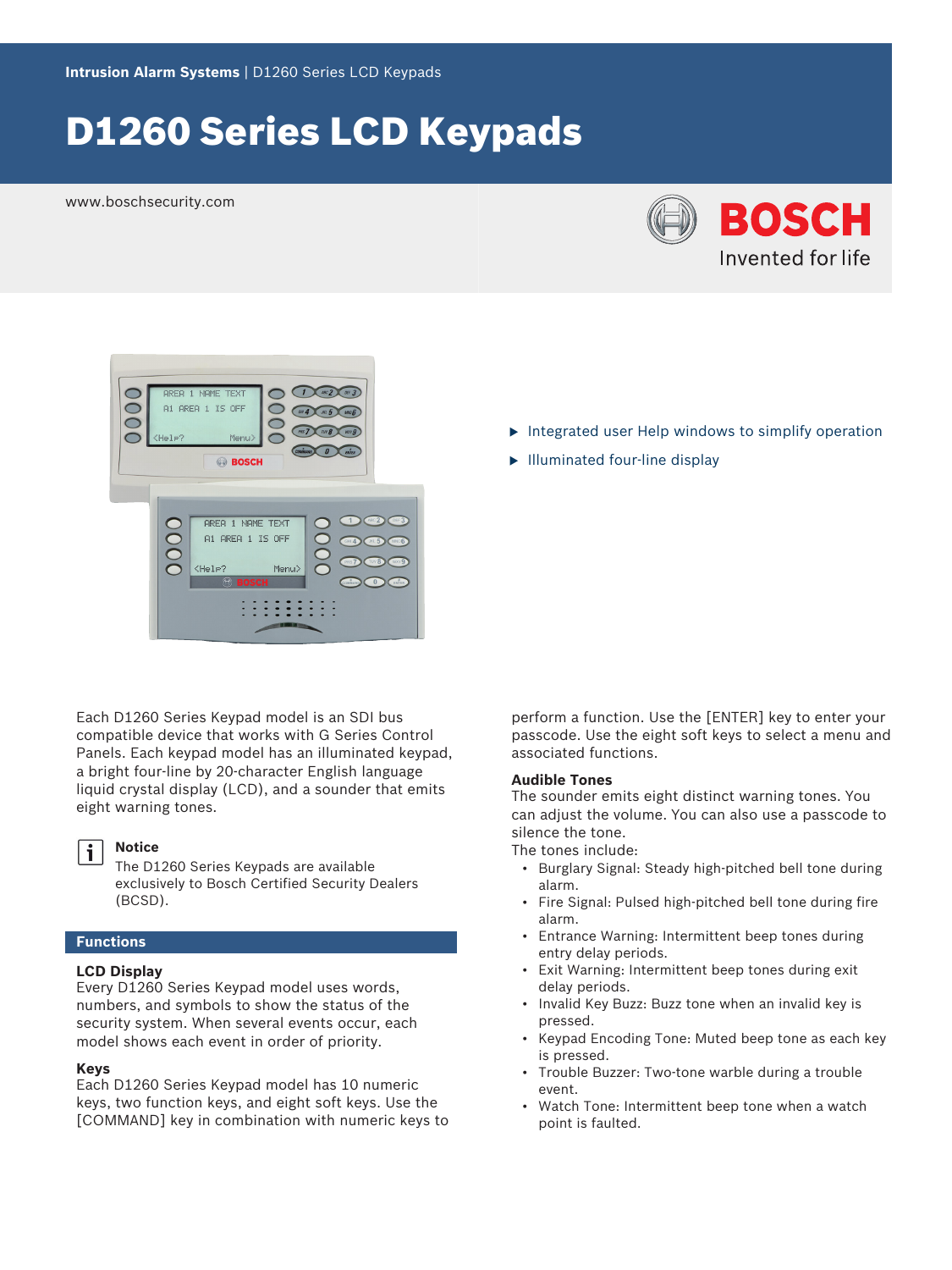#### **Certifications and approvals**

| Australia     | C-tick             |                                                                                                                                                                                                                                                                                                                                                                                                                                                                                                                                                                                                                                                                                                                                                                                                                                                                 |  |
|---------------|--------------------|-----------------------------------------------------------------------------------------------------------------------------------------------------------------------------------------------------------------------------------------------------------------------------------------------------------------------------------------------------------------------------------------------------------------------------------------------------------------------------------------------------------------------------------------------------------------------------------------------------------------------------------------------------------------------------------------------------------------------------------------------------------------------------------------------------------------------------------------------------------------|--|
| <b>Region</b> |                    | <b>Certification</b>                                                                                                                                                                                                                                                                                                                                                                                                                                                                                                                                                                                                                                                                                                                                                                                                                                            |  |
| USA           | UL                 | D1260: AMCX: Central Station Alarm<br>Units (UL1610, UL1635), AMCX7: Cen-<br>tral Station Alarm Units Certified for Can-<br>ada (cULus), AMTB: Control Panels, SIA<br>False Alarm Reduction, AOTX: Local<br>Alarm Units (UL464, UL609), AOTX7:<br>Local Alarm Units Certified for Canada<br>(cULus), APAW: Police Station Alarm<br>Units (UL365, UL464), APAW7: Police<br>Station Alarm Units Certified for Canada<br>(cULus), APOU: Proprietary Alarm Units<br>(UL1076), APOU7: Proprietary Alarm<br>Units Certified for Canada (cULus),<br>NBSX: Household Burglar Alarm System<br>Units (UL1023), NBSX7: Household<br>Burglar Alarm System Units Certified for<br>Canada (cULus), UTOU: Control Units<br>and Accessories - Household System<br>Type (UL985), UTOU7: Control Units<br>and Accessories - Household System<br>Type Certified for Canada (cULus) |  |
|               | UL                 | D1260B: AMCX7: Central Station Alarm<br>Units Certified for Canada (cUL), AOTX:<br>Local Alarm Units (UL464, UL609),<br>AOTX7: Local Alarm Units Certified for<br>Canada (cULus), APAW: Police Station<br>Alarm Units (UL365, UL464), APAW7:<br>Police Station Alarm Units Certified for<br>Canada (cULus), APOU: Proprietary<br>Alarm Units (UL1076), APOU7: Propri-<br>etary Alarm Units Certified for Canada<br>(cULus), NBSX7: Household Burglar<br>Alarm System Units Certified for Canada<br>(cUL), UTOU7: Control Units and Acces-<br>sories - Household System Type Certi-<br>fied for Canada (cUL)                                                                                                                                                                                                                                                     |  |
|               | UL                 | D1260BLK, D1260R, and D1260W:<br>AOTX: Local Alarm Units (UL464,<br>UL609), APAW: Police Station Alarm<br>Units (UL365, UL464), APOU: Propriet-<br>ary Alarm Units (UL1076)                                                                                                                                                                                                                                                                                                                                                                                                                                                                                                                                                                                                                                                                                     |  |
|               | <b>CSFM</b>        | see our website                                                                                                                                                                                                                                                                                                                                                                                                                                                                                                                                                                                                                                                                                                                                                                                                                                                 |  |
|               | NYC-<br>MEA        | D1260: 12-92-E, Vol. VII                                                                                                                                                                                                                                                                                                                                                                                                                                                                                                                                                                                                                                                                                                                                                                                                                                        |  |
|               | NYC-<br><b>MFA</b> | D1260: 12-92-E, Vol. 15                                                                                                                                                                                                                                                                                                                                                                                                                                                                                                                                                                                                                                                                                                                                                                                                                                         |  |
| Canada        | <b>ULC</b>         | AMCX7.S1871 - Central Station Alarm<br>Units Certified for Canada                                                                                                                                                                                                                                                                                                                                                                                                                                                                                                                                                                                                                                                                                                                                                                                               |  |
|               | <b>ULC</b>         | APOU7.S1871 Proprietary Alarm Units<br>Certified for Canada                                                                                                                                                                                                                                                                                                                                                                                                                                                                                                                                                                                                                                                                                                                                                                                                     |  |
|               | <b>ULC</b>         | NBSX7.S1871 Household Burglar Alarm<br>System Units Certified for Canada                                                                                                                                                                                                                                                                                                                                                                                                                                                                                                                                                                                                                                                                                                                                                                                        |  |
|               | <b>ULC</b>         | AOTX7.S1871 Local Alarm Units Certi-<br>fied for Canada                                                                                                                                                                                                                                                                                                                                                                                                                                                                                                                                                                                                                                                                                                                                                                                                         |  |
|               | <b>ULC</b>         | APAW7.S1871 Police-station-connec-<br>ted Alarm Units Certified for Canada                                                                                                                                                                                                                                                                                                                                                                                                                                                                                                                                                                                                                                                                                                                                                                                      |  |

### **Installation/configuration notes**

#### **Compatible Control Panels**

• B9512G/B9512G-E

- B8512G/B8512G-E
- D9412GV4/D7412GV4/D7212GV4<sup>1</sup>
- D9412GV3/D7412GV3/D7212GV3<sup>1</sup>
- D9412GV2/D7412GV2/D7212GV2<sup>1</sup>
- D9412G/D7412G/D7212G
- D9412, D7412, D7212, and D9112 with firmware versions 6.40 or higher

<sup>1</sup>The D7212GV4, D7212GV3, D7212GV2, D7212G are not listed for commercial fire applications.

#### **Mounting Considerations**

- Do not mount the any of the D1260 Series Keypad models in a location exposed to direct sunlight. Direct sunlight can interfere with screen visibility and damage internal components.
- Do not mount any of the D1260 Series Keypad models in damp locations.

#### **Power Supplies**

A compatible control panel supplies the power and data requirements to a D1260 Series Keypad model through a simple four-wire connection. To determine if an additional power supply is needed, use the operation and installation manual for the specific control panel and refer to the current rating chart for standby battery calculations.

#### **Wiring Considerations**

Use 1.2 mm (18 AWG) or 0.8 mm (22 AWG) wire. Resistance cannot exceed 14 Ω. Each D1260 Series Keypad model includes a wiring assembly of four color-coded flying leads and one female four-pin connector.

#### **Trademarks**

All hardware and software product names used in this document are likely to be registered trademarks and must be treated accordingly.

#### **Technical specifications**

#### **Power Requirements**

| Voltage:                                                  | Nominal 12 VDC                                                                                                        |
|-----------------------------------------------------------|-----------------------------------------------------------------------------------------------------------------------|
| <b>Standby Current:</b>                                   | Idle 200 mA<br>Maximum 250 mA, with the<br>sounder and display backlight at<br>maximum                                |
| Keypad                                                    |                                                                                                                       |
| Dimensions for D1260,<br>D1260W, D1260R, and<br>D1260BIK: | $10.9 \text{ cm} \times 20 \text{ cm} \times 2.6 \text{ cm}$<br>$(4.3 \text{ in. x} 7.9 \text{ in. x} 1 \text{ in.})$ |
| Dimensions for D1260B:                                    | 12.6 cm x 20.9 cm x 3.2 cm<br>$(5 \text{ in. x } 8.2 \text{ in. x } 1.3 \text{ in.})$                                 |
| Weight for All Models:                                    | 439 g (15.5 oz)                                                                                                       |
| Indicators:                                               | Illuminated keys<br>Warning and indicating tones                                                                      |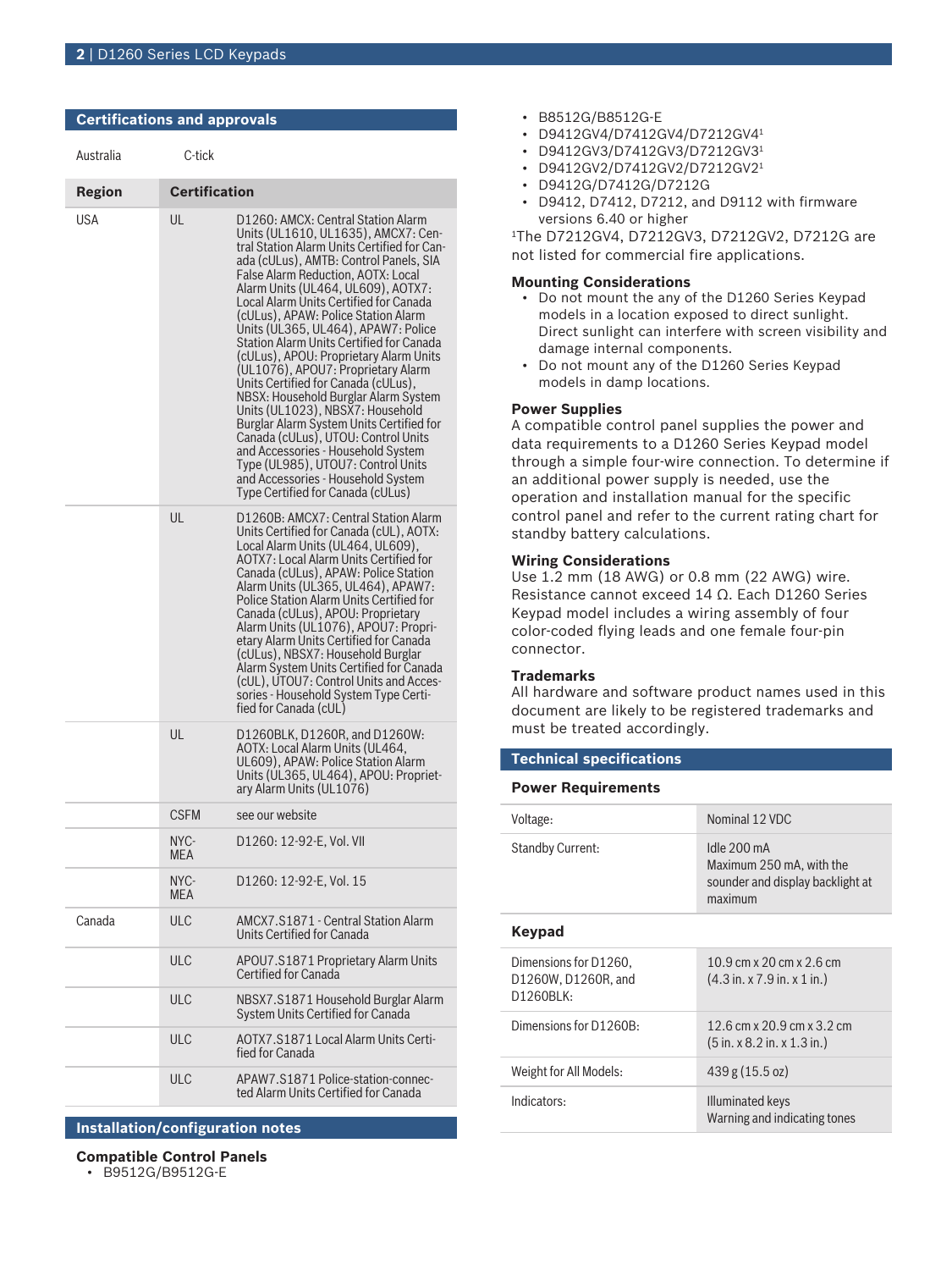### **Material**

| D1260, D1260W, D1260R, and | GE CYCOLOY C1110.                                                   |
|----------------------------|---------------------------------------------------------------------|
| D1260B1K:                  | UL94-HB Fire Rated                                                  |
| D1260B:                    | CHI MEI POLYLAC PA-757 with<br>UV Stabilizer.<br>UL94-HB Fire Rated |

#### **Connections**

| Connections: | 4-wire flying lead for data and<br>power |
|--------------|------------------------------------------|
| Resistance:  | $140$ maximum                            |

#### **Display Screen**

| Type: | Backlit LCD                                                                          |
|-------|--------------------------------------------------------------------------------------|
| Size: | 8.6 cm x 3.6 cm<br>$(3.4 \text{ in. x } 1.4 \text{ in.})$<br>4 lines x 20 characters |

#### **Environmental Considerations**

| Humidity:                     | 95% ± 2% at +49 °C (+120 °F)                                               |
|-------------------------------|----------------------------------------------------------------------------|
| <b>Operating Temperature:</b> | $0^{\circ}$ C to +49 $^{\circ}$ C<br>$(+32^{\circ}$ F to $+120^{\circ}$ F) |
| llse.                         | Intended for indoor use                                                    |

#### **Number of…**

| D1260 Series Keypad Models per | 8 supervised    |
|--------------------------------|-----------------|
| Control Panel:                 | 32 unsupervised |

### **Ordering information**

**D1260 LCD Keypad** Off-white classic case. Order number **D1260**

**D1260W LCD Keypad** White classic case. Order number **D1260W**

**D1260R LCD Keypad** Red classic case. Order number **D1260R**

**D1260BLK LCD Keypad** Black classic case. Order number **D1260BLK**

**D1260B LCD Keypad** White and gray modern case. Order number **D1260B**

### **Accessories**

## **D54B‑1260 Brass Flush‑mount Kit**

Back box and polished brass faceplate used with D1260 Series Keypad models. Order number **D54B-1260**

#### **D54C‑1260 Stainless Steel Flush‑mount Kit**

Back box and stainless steel faceplate used with D1260 Series Keypad models. Order number **D54C-1260**

#### **D55 Keypad Desk Stand**

Portable desk stand in smoke colored Plexiglas. Order number **D55**

#### **D56 Surface Mount Conduit Box** White surface mount box.

Order number **D56**

**D56R Red Surface Mount Conduit Box** Red surface mount box. Order number **D56R**